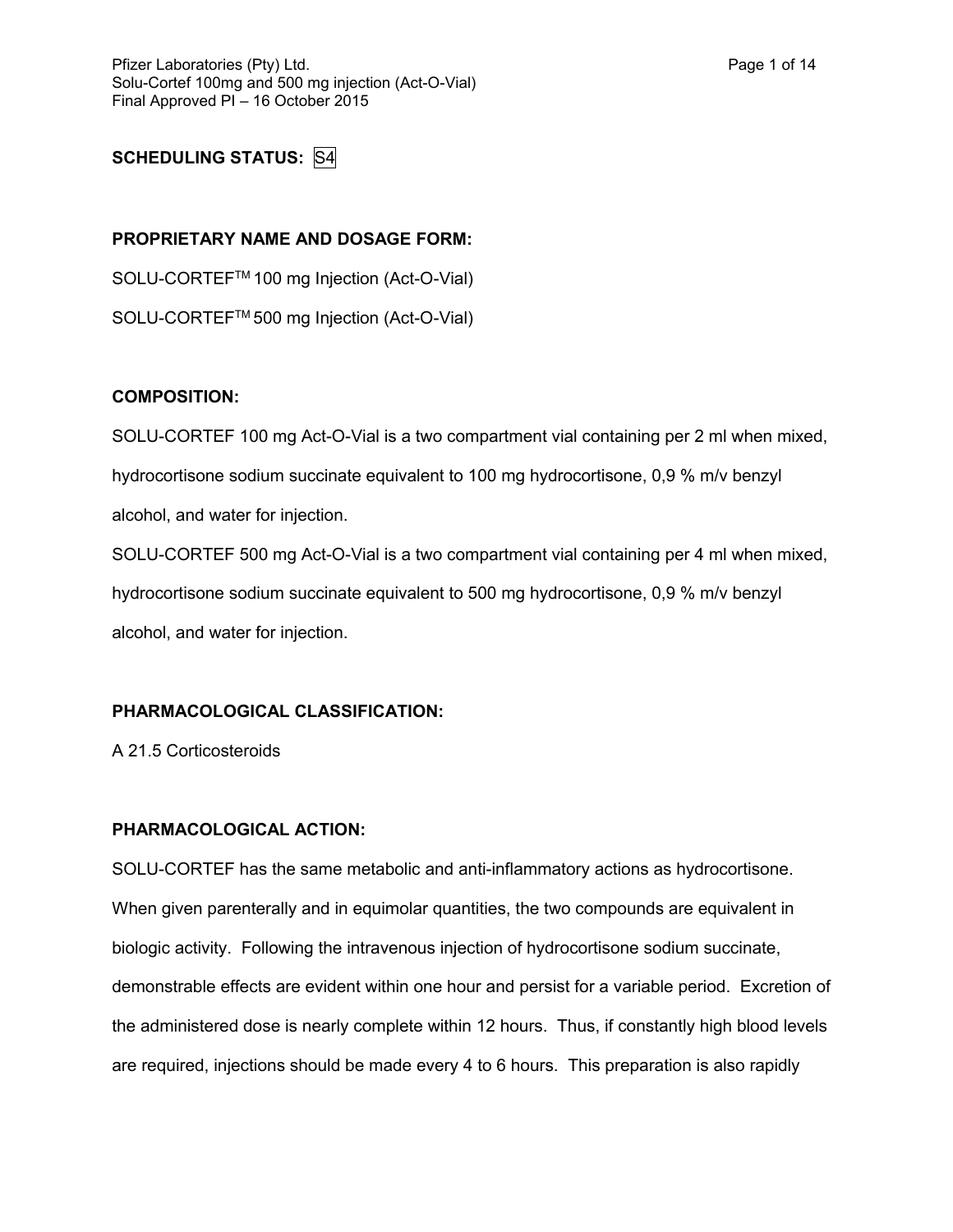absorbed when administered intramuscularly and is excreted in a pattern similar to that observed after intravenous injections.

#### **INDICATIONS:**

Sterile SOLU-CORTEF is indicated in situations requiring a rapid and intense hormonal effect.

**Acute Adrenocortical Insufficiency** - This syndrome may be induced by severe stress (e.g. surgery, trauma, or infection) in patients with Addison's disease, panhypopituitarism, or latent adrenocortical insufficiency due to corticosteroid therapy. Patients in these categories should be prepared for elective surgery with prophylactic doses of cortisone or hydrocortisone. Should evidence of adrenal insufficiency develop despite preparation, SOLU-CORTEF should be administered promptly to support the patient. Cases in this group which require emergency surgery that does not permit prophylactic preparation with steroids should receive this product intravenously before the operative procedure and at the same time be started on intramuscular cortisone or hydrocortisone. The latter should be continued for an appropriate interval into the post-operative period.

**Bilateral Adrenalectomy** - Patients who are to undergo this procedure should be prepared with intramuscular injections of cortisone and hydrocortisone before surgery. Hydrocortisone sodium succinate should be given intravenously immediately prior to the operation and at appropriate intervals to support the patient through the period of maximum stress. Steroid dosage should be tapered following the procedure and the patient eventually transferred to oral replacement therapy.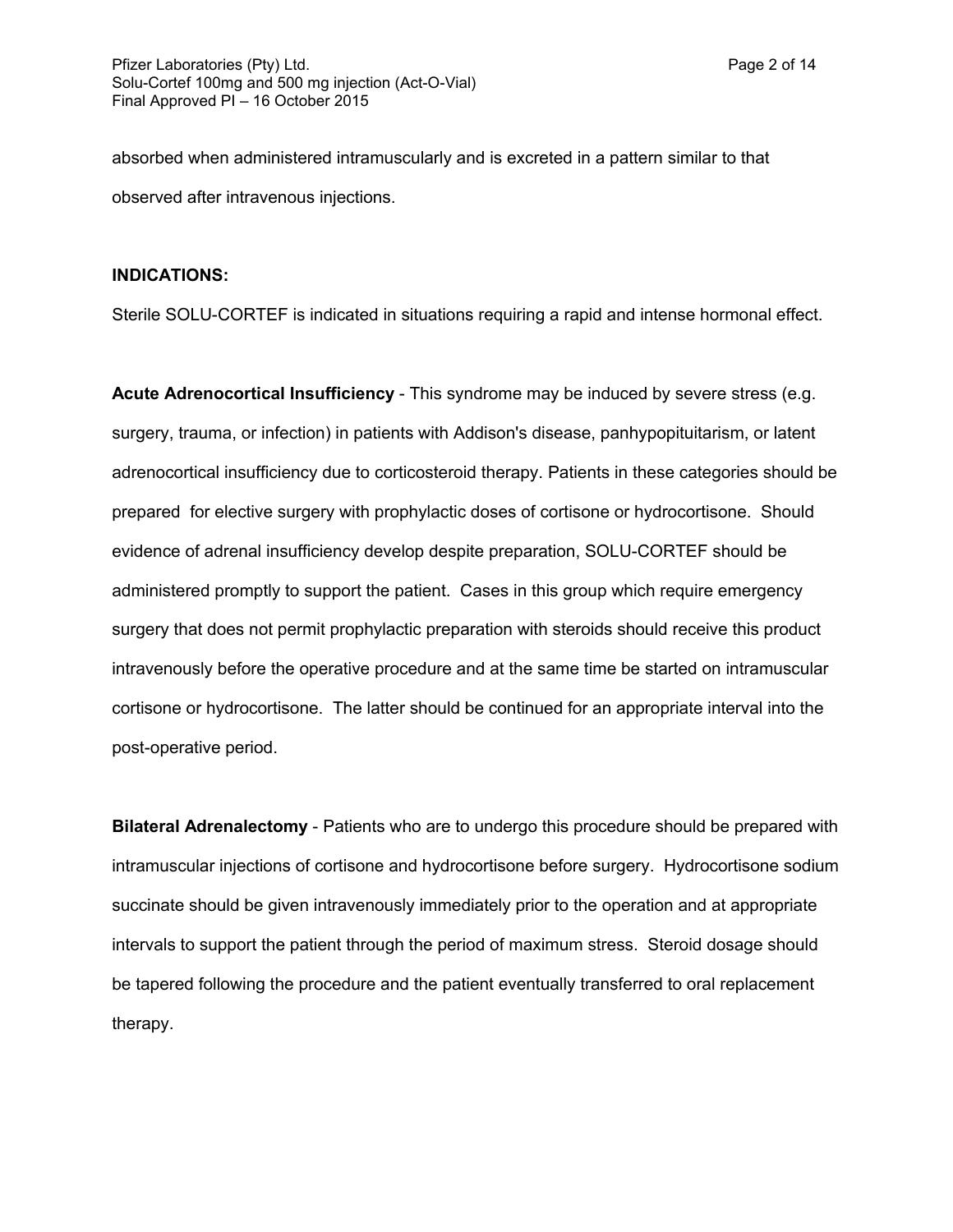**Severe Shock** - In severe shock adjunctive use of intravenous SOLU-CORTEF may aid in achieving haemodynamic restoration. Corticoid therapy should not replace standard methods of combating shock, but present evidence indicates that concurrent use of large doses of corticoids with other measures may improve survival rates.

**Acute Hypersensitivity Reactions** - In status asthmaticus, and allergic drug anaphylactic reactions, epinephrine or other vasopressor substances should be given before or along with hydrocortisone sodium succinate.

**Overwhelming Infections with Severe Toxicity** - In patients moribund from overwhelming infections for which specific antibiotic therapy is available, intensive SOLU-CORTEF therapy may permit survival until the antibiotic has time to take effect. Necessary procedures for the establishment of a bacterial diagnosis should be carried out and intensive antibiotic treatment begun on the basis of the proven or probable etiology before steroid therapy is started. In the presence of infection, this product should be administered for the shortest time compatible with adequate clinical response and must be discontinued before the antibiotics by at least 3 days. In the case of surgical infections, definitive surgical therapy should be scheduled as promptly as the patient's condition permits. Clinical improvement resulting from steroid therapy must not be cause to defer surgical treatment.

**Systemic Lupus Erythematosus in Relapse** - In this condition intravenous administration of SOLU-CORTEF is of value in initiating therapy. Oral therapy with appropriate doses of adrenal steroids should be employed as soon as clinical improvement occurs.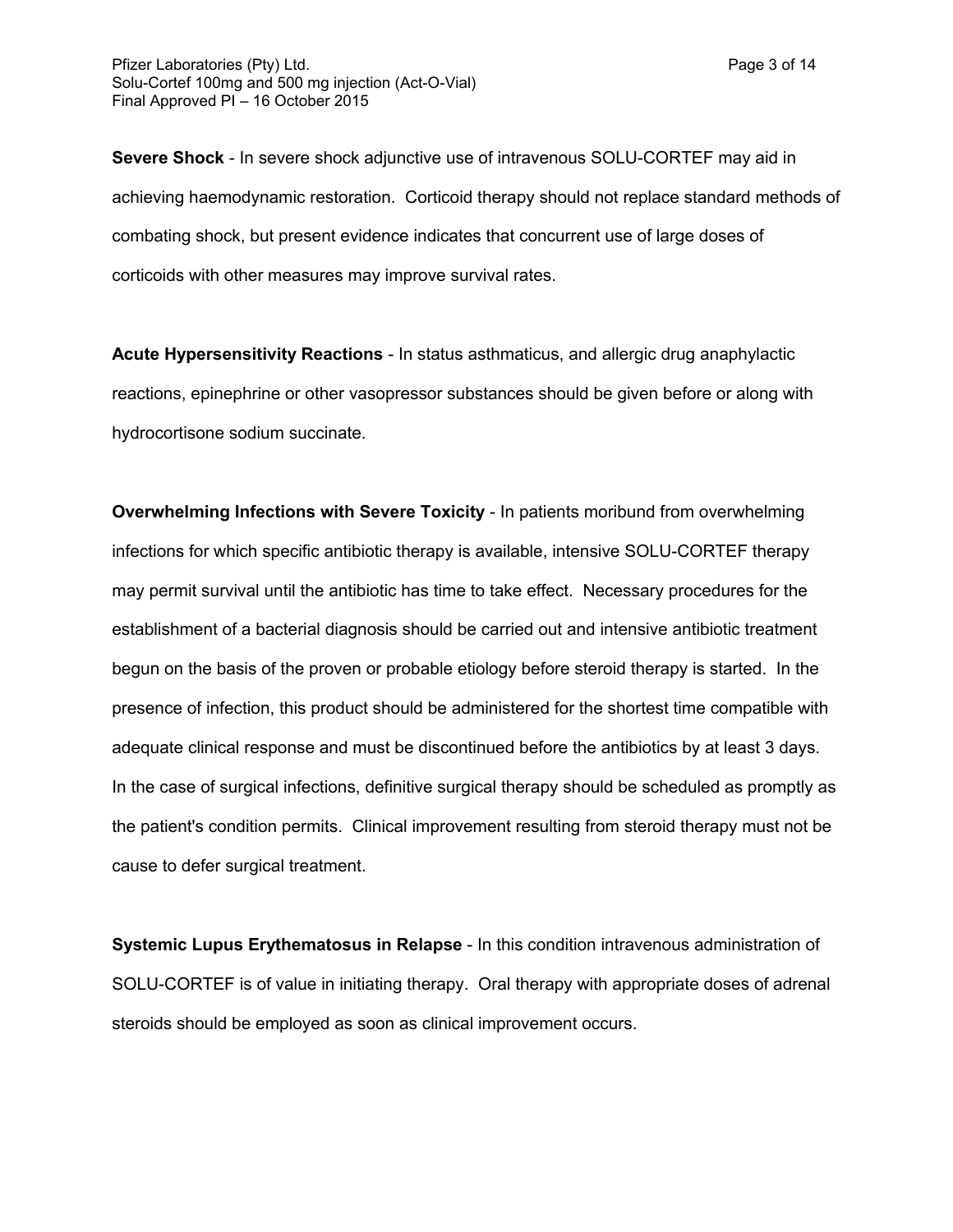**Aspiration Pneumonitis** - Intravenous administration of hydrocortisone has been found to be beneficial in the management of pneumonitis produced by aspiration of vomitus. The beneficial effect appears to be due to inhibition of the inflammatory response to chemical irritation.

Aspiration of vomitus usually occurs during inhalation anaesthesia. Obstetrical patients appear to be particularly liable. Such aspiration may be followed by the development of a clinical syndrome (Mendelson's syndrome) within two to five hours, consisting of cyanosis, dyspnoea, tachycardia and shock. Physical signs may include those due to shock and those due to pulmonary oedema and bronchoconstriction. X-ray of the chest may show soft patchy areas of consolidation throughout the lung fields. Deterioration of the patient's condition with a fatal termination may occur rapidly.

Treatment consists of the immediate institution of all measures necessary to oxygenate the patient and clear the airway. These include discontinuance of the general anaesthetic, aspiration of vomitus from the pharynx and larynx, clearance of the larynx and bronchial tree under direct laryngoscopy and bronchoscopy, and positioning of the patient to minimise the possibility of further aspiration. SOLU-CORTEF 100 mg should be given immediately and repeated every six to eight hours for two or three days or until the chest is clear. The same dosage may be employed in children. Intravenous administration of the initial dose is recommended. If desired, subsequent doses may be given by intravenous infusion or intramuscularly. Full doses of a broad range antibiotic or combination of antibiotics should be given to prevent the development of secondary infection.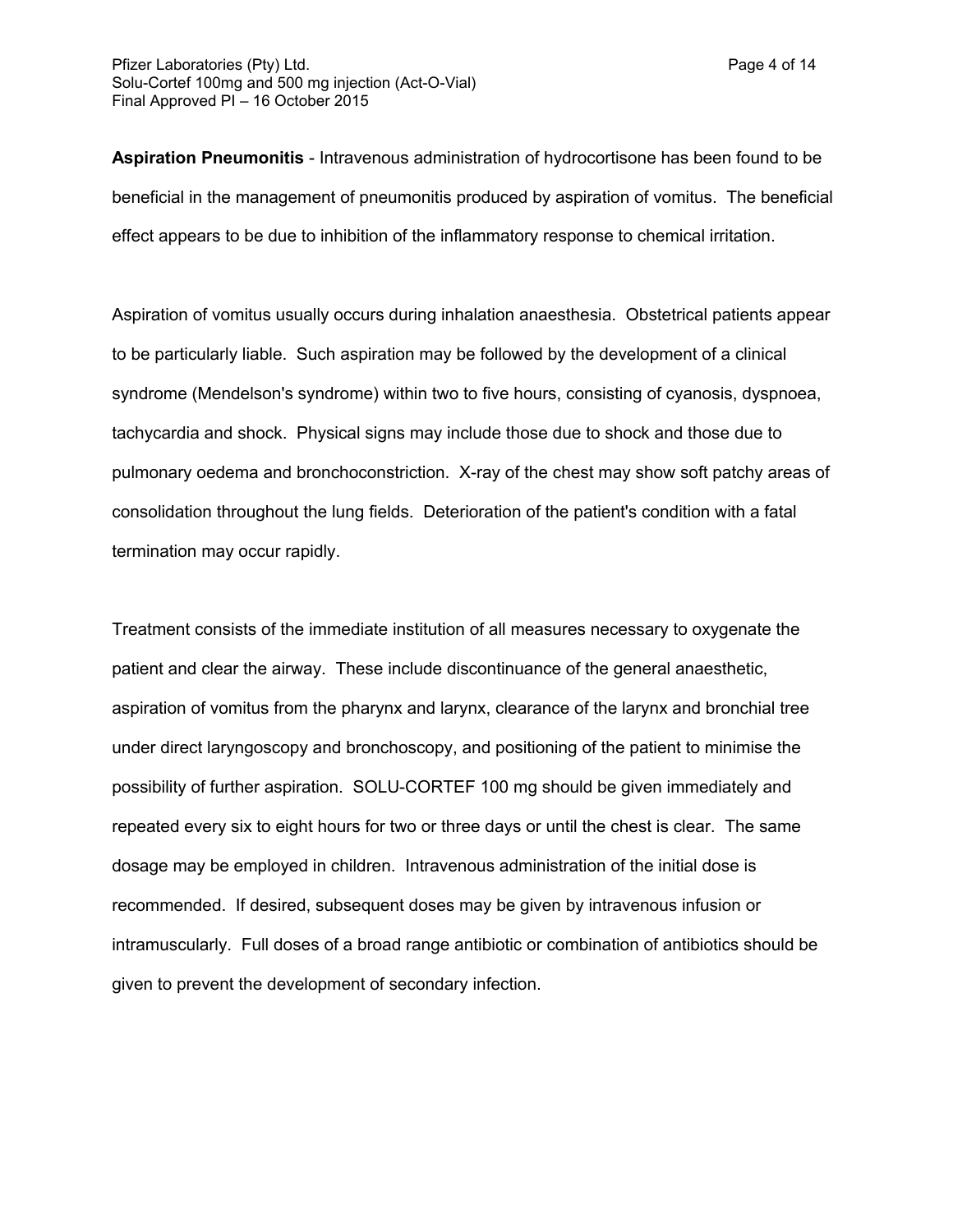If brochoconstriction is prominent, intravenous administration of a brochodilator drug (aminophylline, isoproterenol) may be beneficial. Expectorant cough mixtures may aid in the removal of bronchial secretions.

#### **CONTRAINDICATIONS:**

Except when used for short-term or emergency therapy as in acute sensitivity reactions, SOLU-CORTEF, like any corticoid, is usually considered to be absolutely contraindicated in patients with herpes simplex keratitis, acute psychoses, and in patients with latent, healed or active tuberculosis. However, concurrent administration of corticoids with antituberculous agents may be life-saving in certain cases of pulmonary or meningeal tuberculosis. Corticosteroids should not be given unless the tubercle bacilli have been shown to be sensitive to the antituberculous agents being employed. The following conditions are considered to be relative contraindications: active or latent peptic ulcer, Cushing's syndrome, diverticulitis, fresh intestinal anastomoses, osteoporosis, renal insufficiency, thromboembolic tendencies, psychotic tendencies, diabetes mellitus, hypertension, local or systemic infections including vaccinia and varicella, as well as fungal diseases and other exanthematous diseases.

Pregnancy is a relative contraindication to corticoid therapy particularly during the first trimester because of the observation of foetal abnormalities in experimental animals. If it is necessary to give corticosteroids during pregnancy, the newborn infant should be observed closely for signs of hypoadrenalism and appropriate therapy instituted if such signs are present.

If corticoids are employed in the above conditions the risks should be weighed against possible benefits.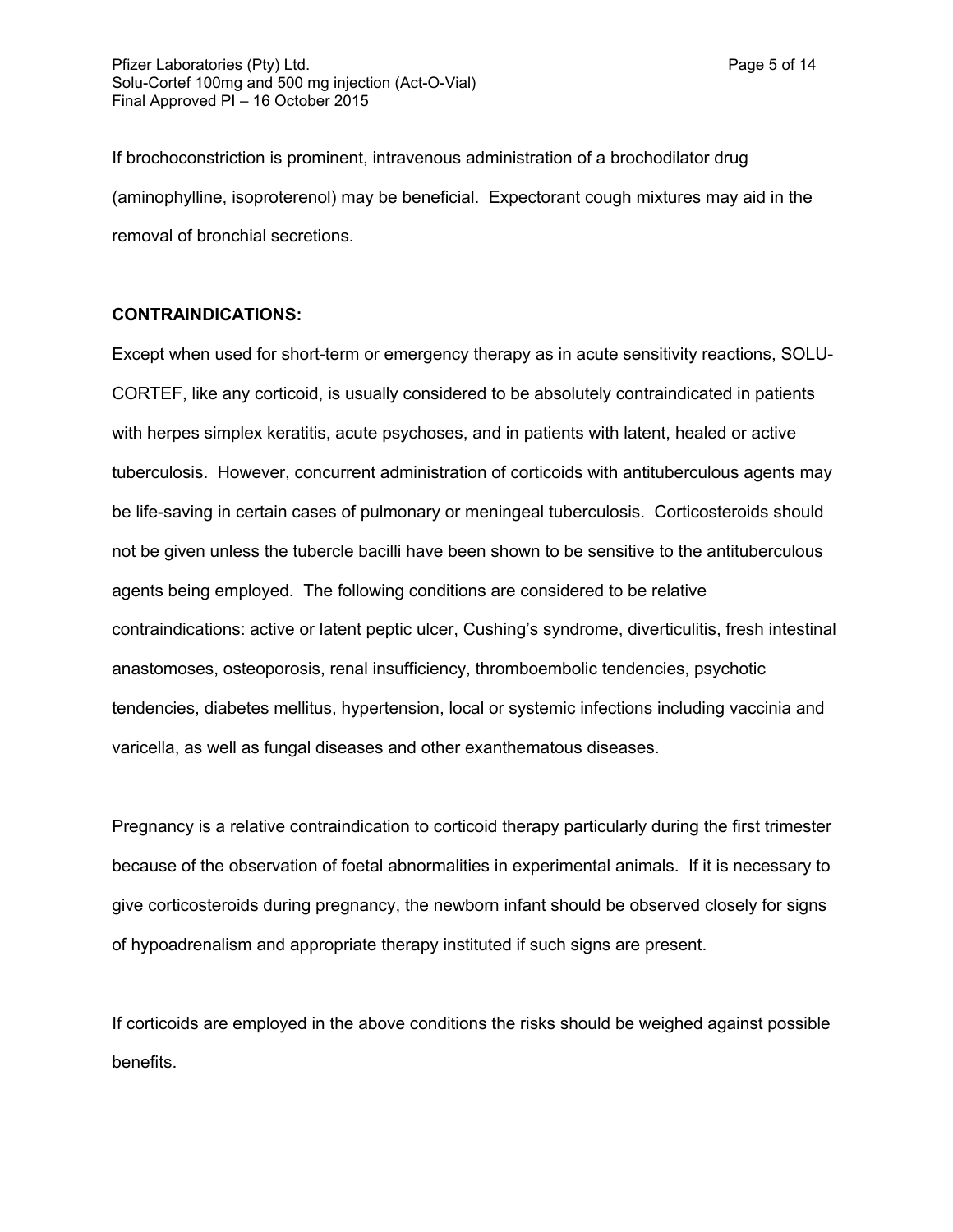#### **WARNINGS and SPECIAL PRECAUTIONS:**

SOLU-CORTEF should be given only with full knowledge of the characteristic activity of, and the varied responses to, adrenocortical hormones.

Because of its inhibitory effect on fibroplasia, hydrocortisone may mask the signs of infection and enhance dissemination of the infecting organism. Hence, all patients receiving hydrocortisone should be observed for evidence of intercurrent infection. Should infection occur, it must be brought under control by use of appropriate antibacterial measures.

If possible, abrupt cessation of corticosteroid therapy should be avoided because of the danger of superimposed adrenocorticoid insufficiency on the infectious process.

Prolonged hormone therapy usually causes a reduction in the activity and size of the adrenal cortex. Relative adrenocortical insufficiency upon discontinuation of therapy may be avoided by gradual reduction of dosage. However, a potentially critical degree of insufficiency may persist asymptomatically for some time even after gradual discontinuation of adrenocortical steroids. Therefore, if a patient is subjected to significant stress, such as surgery, trauma or severe illness while being treated or within one year (occasionally up to two years) after treatment has been terminated, hormone therapy should be augmented or reinstituted and continued for the duration of stress and immediately following it. Since mineralocorticoid secretion may be impaired, salt and/or desoxycorticosterone should be administered conjunctively. It is preferable to use a soluble hormone preparation in the immediate pre-operative and postoperative periods.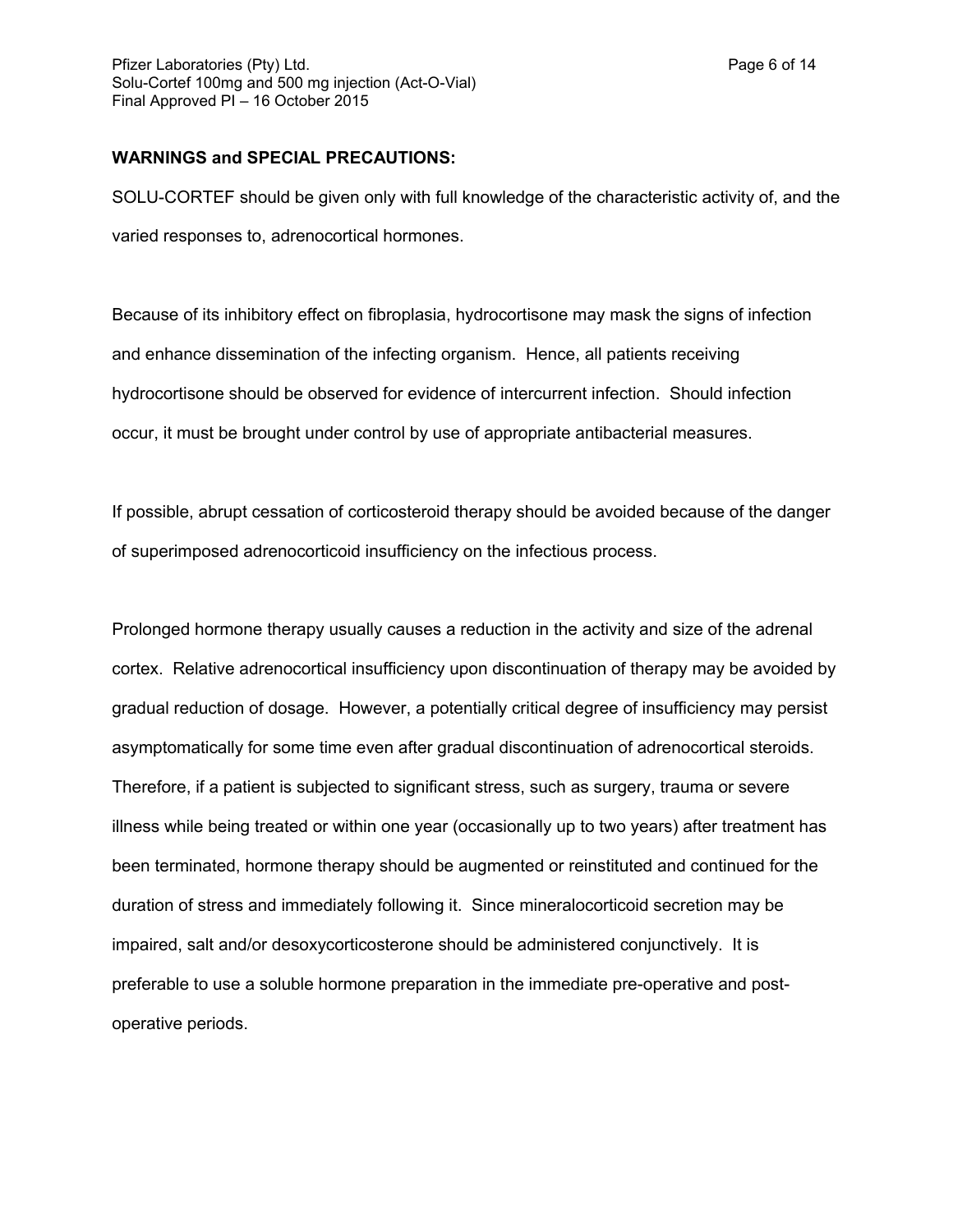While a retardant effect on wound healing is seldom encountered, except in high doses, it should be a matter of consideration when SOLU-CORTEF is administered in conjunction with surgery.

Average and large doses of corticosteroids can cause elevation of blood pressure, salt and water retention and increased potassium and calcium excretion. Dietary salt restriction and potassium supplementation may be necessary. Like other glucocorticoids, hydrocortisone may aggravate diabetes mellitus so that higher insulin dosage may become necessary or manifestation of latent diabetes mellitus may be precipitated. The use of steroids in myasthenia gravis may aggravate myasthenic symptoms and should therefore be given with proper precautions.

Weakness of voluntary musculature has been reported following systemic administration of any of the anti-inflammatory steroids. In some instances this has been attributed to hypopotassemia. This effect should be kept in mind and periodic determinations of serum potassium performed in patients receiving any corticoid for prolonged periods. Current investigators indicate that weakness of the voluntary musculature in patients receiving corticoids may occur in the presence of normal serum potassium levels and may be due to a disturbance in muscle metabolism. Patients who developed severe myopathy received corticoids in substantial doses for prolonged periods.

Presently available data indicate that severe myopathy, complicating steroid therapy, occurs more frequently in those patients receiving steroids containing the 9-alpha-fluorinated configuration. In some instances improvement in steroid-induced myopathy has been noted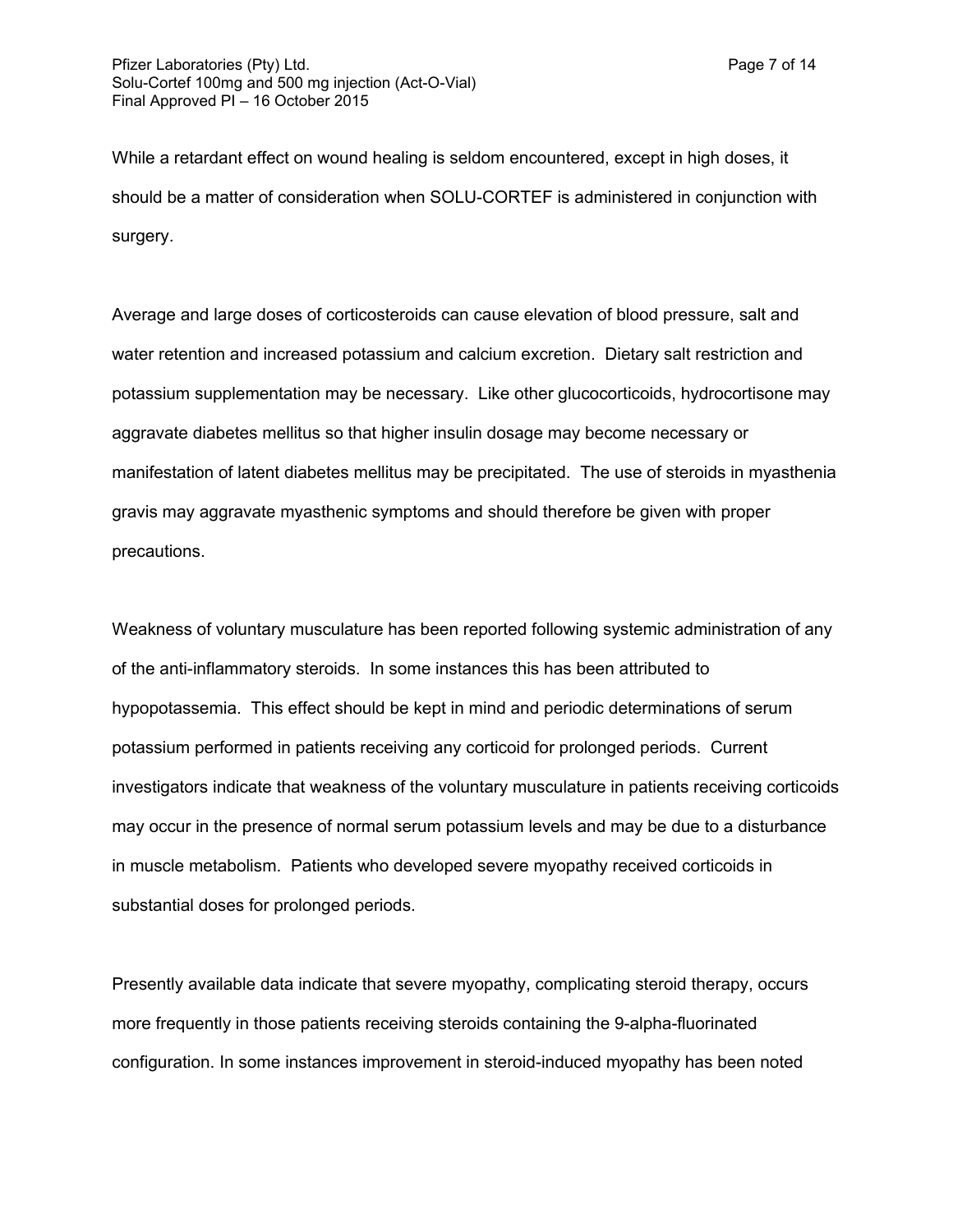following withdrawal of the fluorinated steroid and institution of therapy with cortisone, hydrocortisone or prednisteroid.

Retardation of linear growth has been noted in children receiving corticoids for 6 months or longer, the retardation being roughly proportional to the dose. Following cessation of therapy, the growth rate may be accelerated. For this reason, the growth of children receiving prolonged steroid therapy should be observed carefully. If growth is retarded, the dose should be reduced sufficiently to permit recovery before epiphyseal closure. Anaphylactic and other reactions have occasionally been reported following parenteral SOLU-CORTEF therapy. Physicians using the drug should be prepared to deal with such a possibility.

Since spontaneous remission of some diseases, such as rheumatoid arthritis, may occur during pregnancy, every effort should be made to avoid hormone treatment in pregnancy.

Long-term adrenocorticoid therapy may evoke a rise in hyperacidity or peptic ulcer, therefore, as a prophylactic measure, an ulcer regimen and the administration of an antacid are highly recommended. X-rays should be taken in peptic ulcer patients complaining of gastric distress, and whether or not changes are noted, an ulcer regimen is recommended.

Injection into the deltoid muscle should be avoided because of a high incidence of subcutaneous atrophy.

Continued supervision of the patient after cessation of hydrocortisone sodium succinate therapy is essential, since there may be a sudden re-appearance of severe manifestations of the disease for which the patient was treated.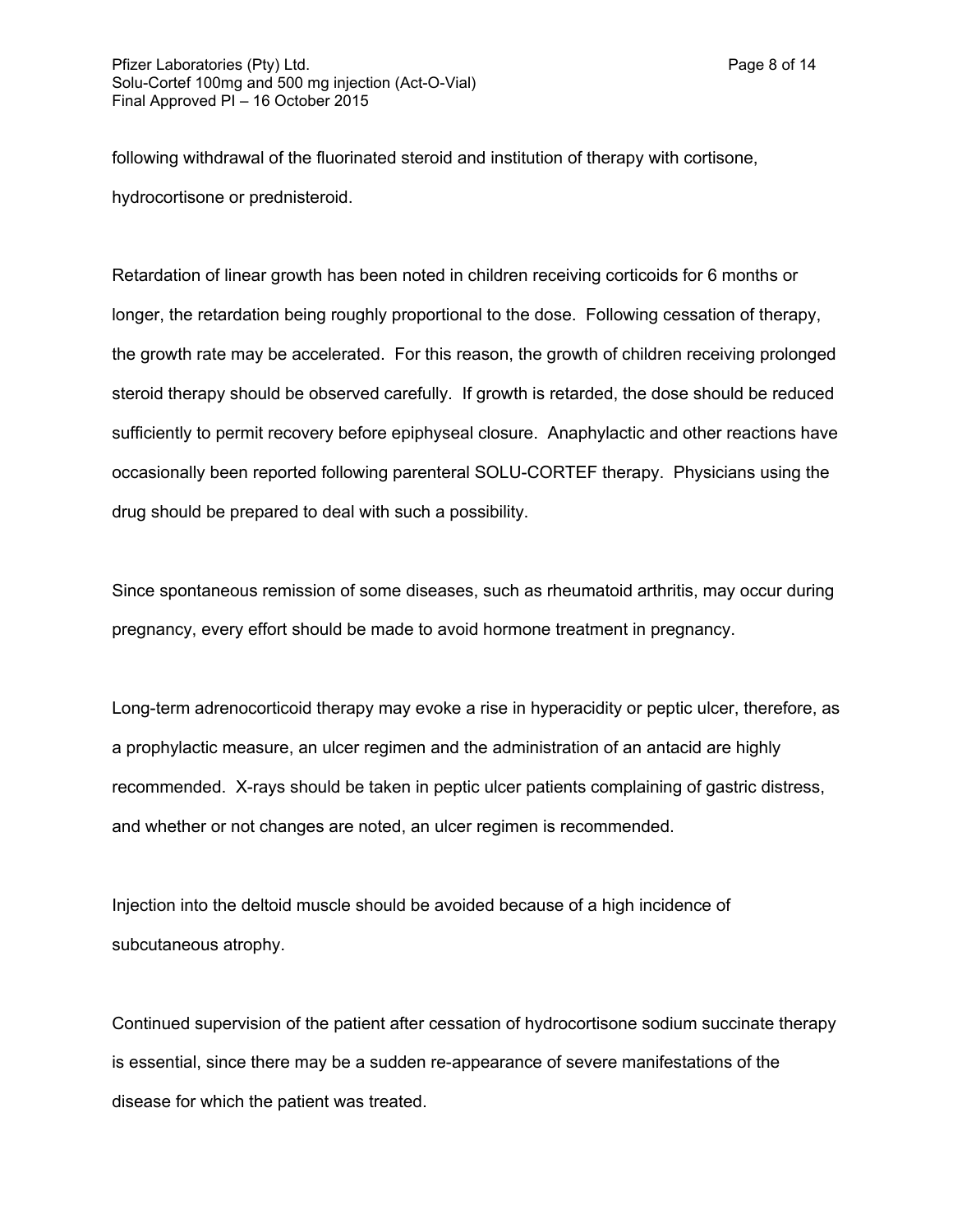## **DOSAGE AND DIRECTIONS FOR USE:**

The preparation may be administered by intravenous injection, by intravenous infusion, or by intramuscular injection. The preferred method for initial emergency use being intravenous injection. Following the initial period, consideration should be given to employing a longer acting injectable preparation or an oral preparation.

In treating severe shock, there is a tendency in current medical practice to use massive (pharmacologic) doses of corticosteroids. The following are SOLU-CORTEF doses suggested by various authors:

| <b>AUTHOR</b>  | <b>DOSE</b> | <b>REPEAT</b>                |
|----------------|-------------|------------------------------|
| Melby          | $0,5$ gram  | Every 4 to 6 hours           |
| Oaks           | 1-2 grams   | Every 2 to 6 hours           |
| <b>Melnick</b> | 1 gram      | 50 mg/kg every 24 hours      |
| Wilson         | 50 mg/kg    | 50 mg/kg every 24 hours      |
| Dietzman       | 50 mg/kg    | Within four hours if needed. |
|                |             |                              |

Therapy is initiated by administering SOLU-CORTEF intravenously over a period of one to several minutes. In general, high dose corticosteroid therapy should be continued only until the patient's condition has stabilized - usually not beyond 48 to 72 hours. Although adverse effects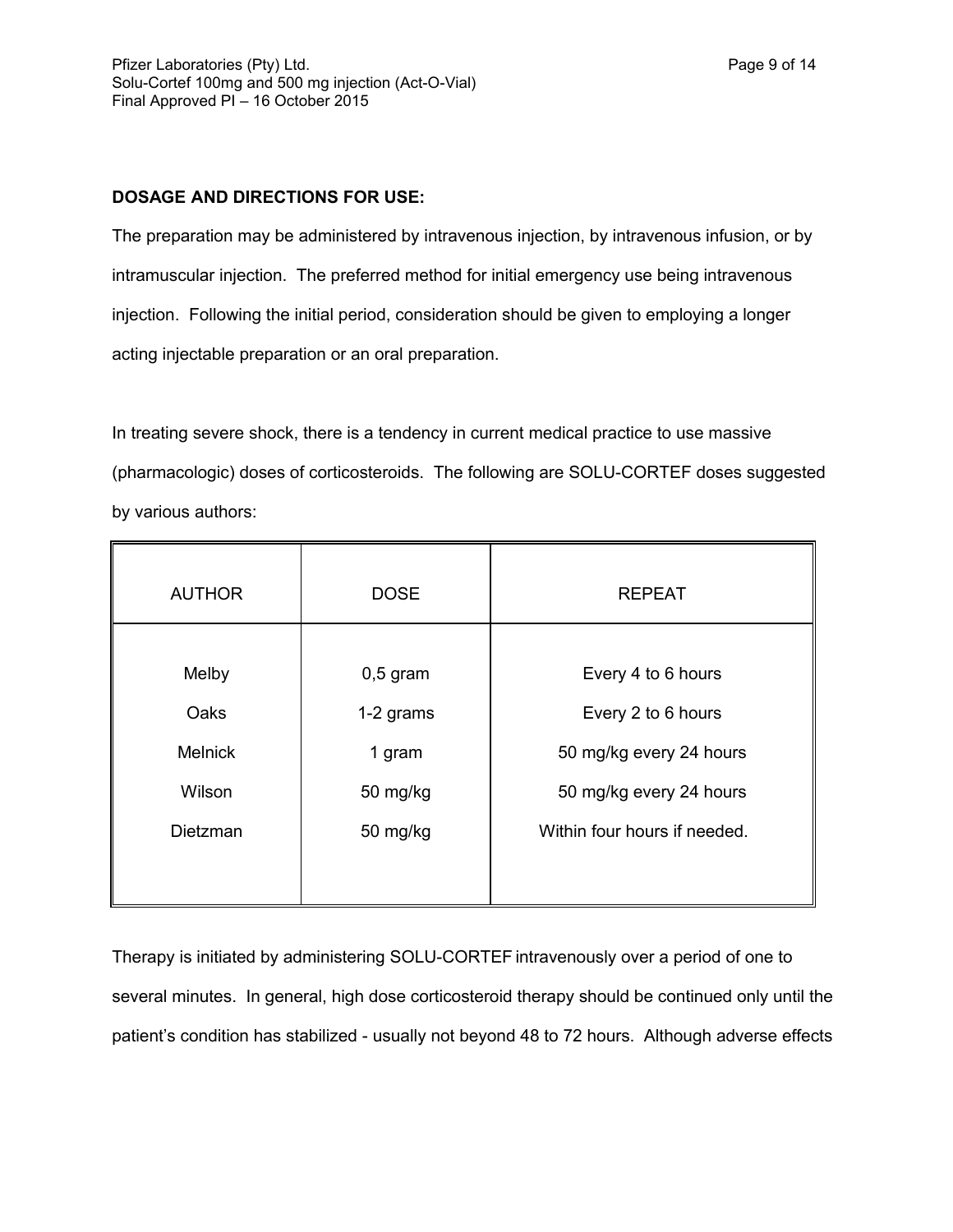associated with high dose, short-term corticoid therapy are uncommon, peptic ulceration may occur. Prophylactic antacid therapy may be indicated.

When massive hydrocortisone therapy must be continued beyond 48-72 hours, hypernatremia may occur. Under such circumstances it may be desirable to replace SOLU-CORTEF with a corticoid such as methylprednisolone sodium succinate which causes little or no sodium retention.

In other situations in which adequate preparations with intramuscularly administered cortisone or hydrocortisone cannot be accomplished, the initial dose is 100 mg to 500 mg, depending on the severity of the condition, administered by intravenous injection over a period of at least 30 seconds.

This dose may be repeated at intervals of 1, 3, 6 and 10 hours, as indicated by the patient's response and clinical condition. While the dose may be reduced for infants and children, it is governed more by the severity of the condition and response of the patient, than by age or body mass, but should not be less than 25 mg daily.

Patients subjected to severe stress following corticosteroid therapy should be observed closely for signs and symptoms of adrenocortical insufficiency.

Corticoid therapy is an adjunct to, and not a replacement for, conventional therapy.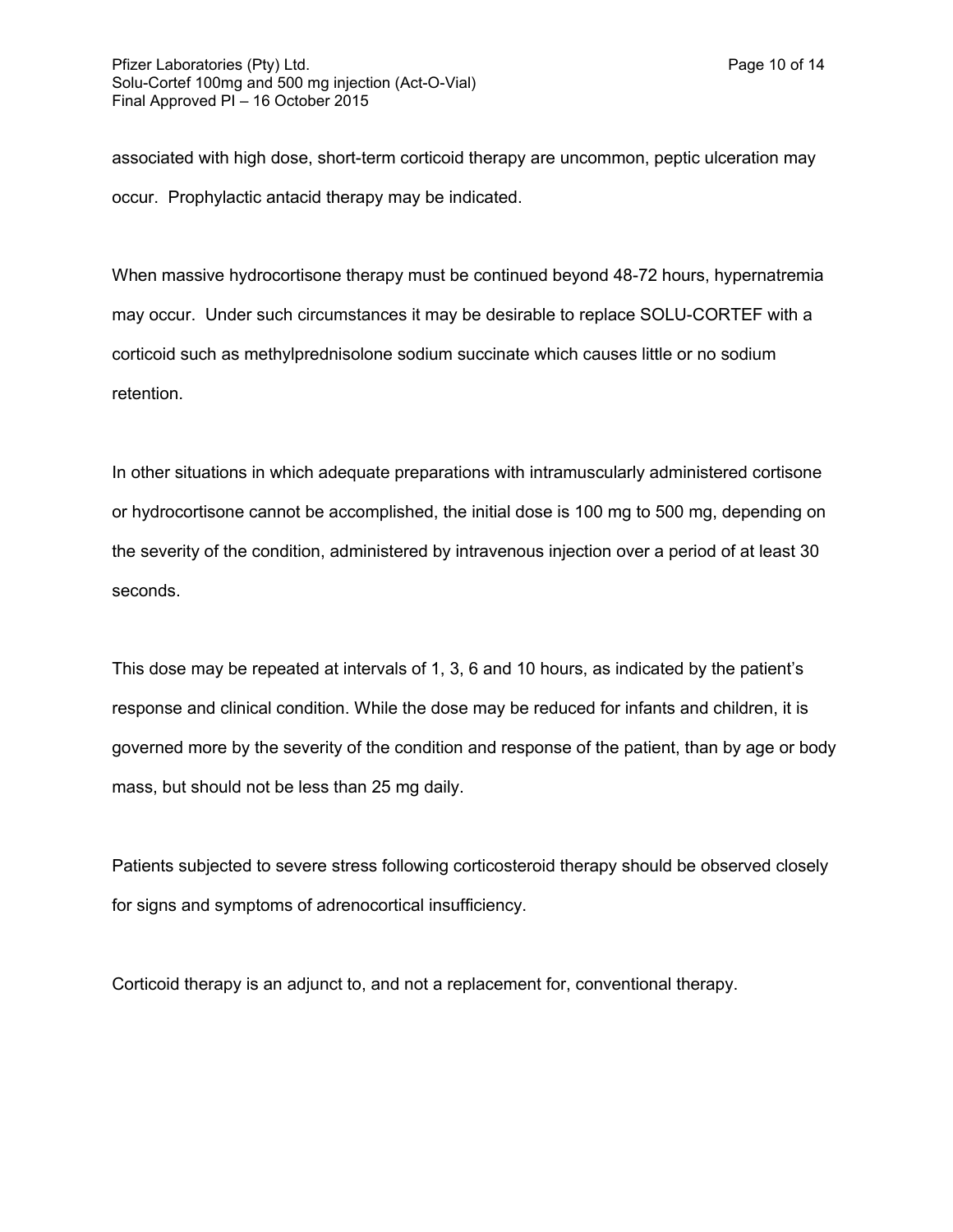#### **Directions for using the Act-O-Vial system:**

- 1. Press down on plastic activator to force diluent into the lower compartment.
- 2. Gently agitate to effect solution.
- 3. Remove plastic tab covering centre of stopper.
- 4. Sterilize top of stopper with a suitable germicide.
- 5. Insert needle squarely through centre of plunger-stopper until tip is just visible.

Invert vial and withdraw the required dose.

Further dilution is not necessary for intravenous or intramuscular injection.

**For intravenous infusion,** first prepare the solution as described above. The solution may then be added to 100 ml to 1000 ml of 5 % dextrose in water (or isotonic saline solution or 5 % dextrose in isotonic saline solution if patient is not on sodium restriction).

#### **Important:**

While solutions when reconstituted as directed are relatively stable at room temperature (15 ° - 30 °C) and below, and if protected from light, unused solutions should be discarded after 3 days.

## **SIDE EFFECTS:**

Adverse reactions associated with use of corticoids include: Cushing's syndrome, moon facies, supraclavicular fat pads, hirsutism, striae and acne, relative adrenocortical insufficiency particularly in time of stress due to trauma, surgery or severe illness, protein catabolism with negative nitrogen balance, electrolyte imbalance, alteration of glucose metabolism with aggravation of diabetes mellitus including hyperglycaemia and glycosuria; osteoporosis reversible only with difficulty; spontaneous fractures; aseptic necrosis of the hip and humerus;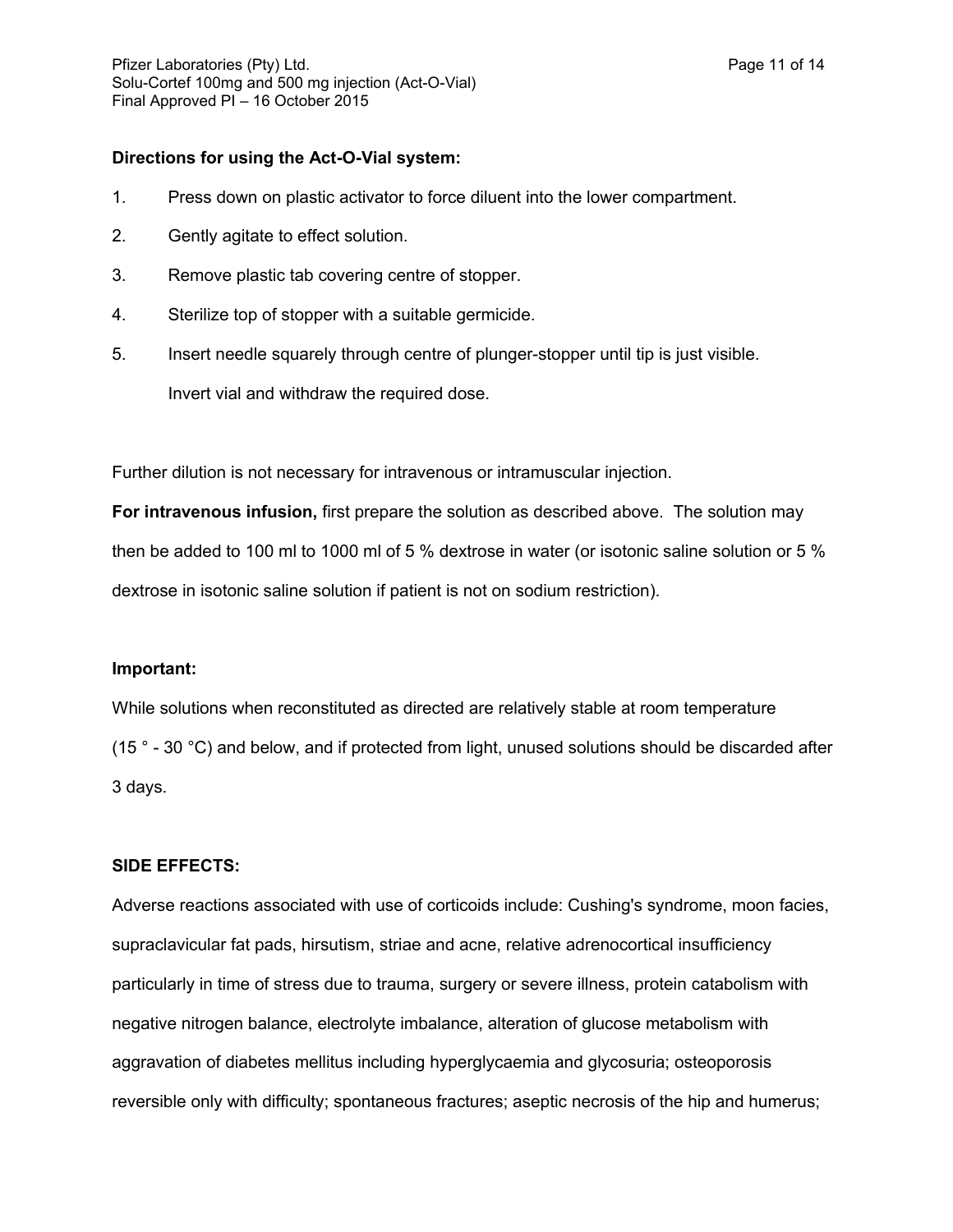activation and complication of peptic ulcer including perforation and haemorrhage; aggravation or masking of infection; increased blood pressure; convulsions; petechiae and purpura; menstrual irregularities including amenorrhoea, spotting or prolonged bleeding; insomnia; psychic disturbances especially abnormal euphoria; nervousness; posterior subcapsular cataracts occasionally requiring extraction; increased intra-ocular tension; increased intracranial pressure with papilloedema (pseudotumor cerebri); pancreatitis; necrotizing angiitis; suppression of growth in children; facial erythema; ulcerative oesophagitis; sweating; vertigo; weakness; myopathy; headache; exophthalmos.

Subcutaneous and cutaneous atrophy; post injection flare, sterile abscess, hyper- and hypopigmentation have been associated with injected corticoids.

When adverse reactions occur, they are usually reversible and disappear when the hormone is discontinued.

## **KNOWN SYMPTOMS OF OVERDOSAGE AND PARTICULARS OF ITS TREATMENT:**

Treatment should be symptomatic and supportive.

## **IDENTIFICATION:**

A two compartment glass vial. The upper compartment contains a clear, colourless solution and the lower compartment contains a white to off-white powder or caked powder.

## **PRESENTATION:**

SOLU-CORTEF 100 mg: 2 ml Act-O-Vial SOLU-CORTEF 500 mg: 4 ml Act-O-Vial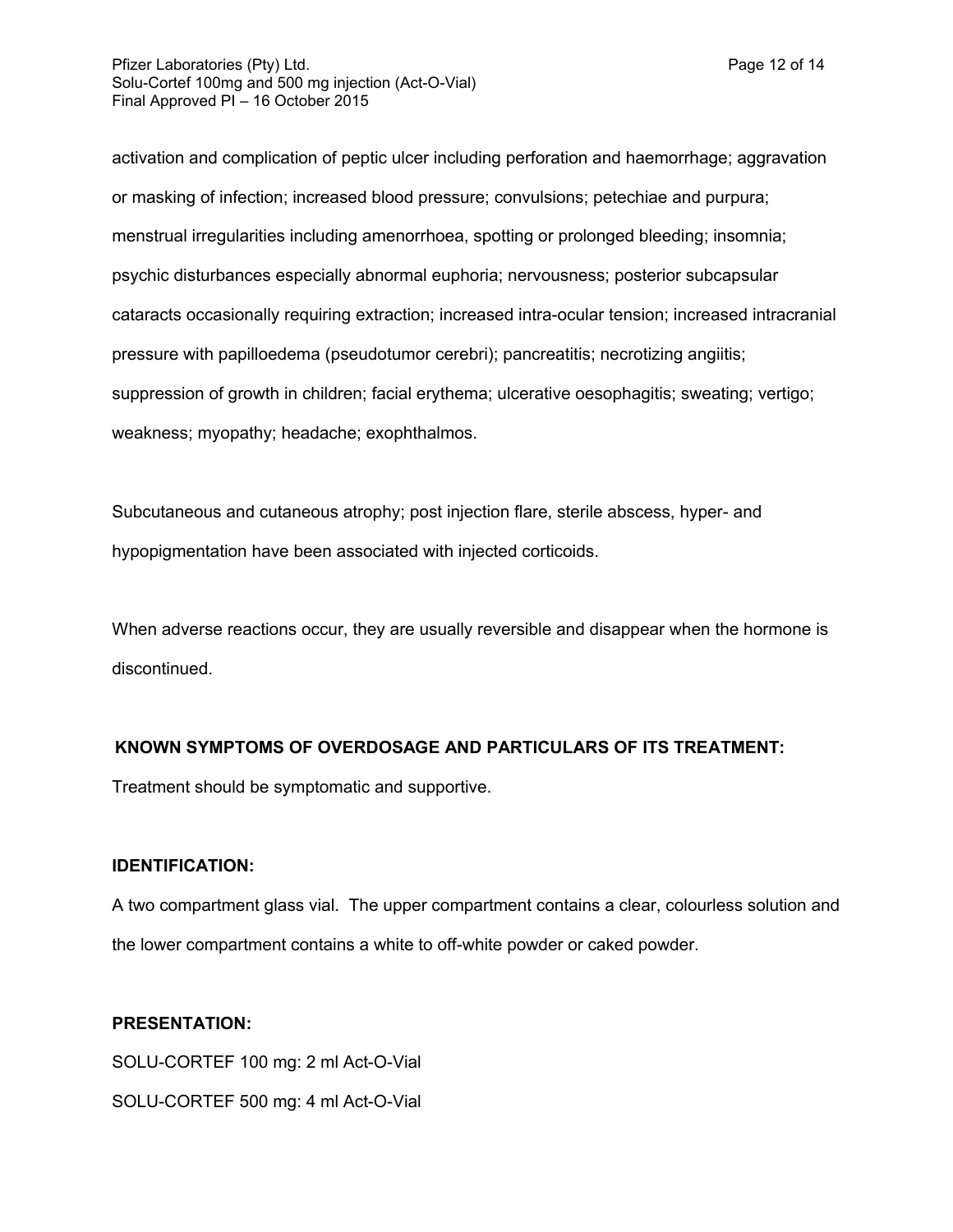## **STORAGE INSTRUCTIONS:**

Store unreconstituted product at room temperature (15<sup>°</sup> - 30<sup>°</sup>C). While solutions, when reconstituted as directed, are relatively stable at room temperature (15 ° - 30 °C) and below, if protected from light, unused solutions should be discarded after 3 days.

Keep out of reach of children.

## **REGISTRATION NUMBERS:**

SOLU-CORTEF 100 mg: G2957 (Act 101/1965)

SOLU-CORTEF 500 mg: G/21.5/201

BACTERIOSTATIC WATER FOR INJECTION: H/34/60

## **NAME AND BUSINESS ADDRESS OF THE HOLDER OF THE CERTIFICATE OF**

## **REGISTRATION:**

Pfizer Laboratories (Pty) Limited

85 Bute Lane

Sandton 2196

South Africa

## **DATE OF PUBLICATION OF THE PACKAGE INSERT:**

26 August 1992

#### **BOTSWANA: S2** Solu- Cortef 100 mg - Reg. No.: B9312150 Solu- Cortef 500 mg - Reg. No.: B9312155